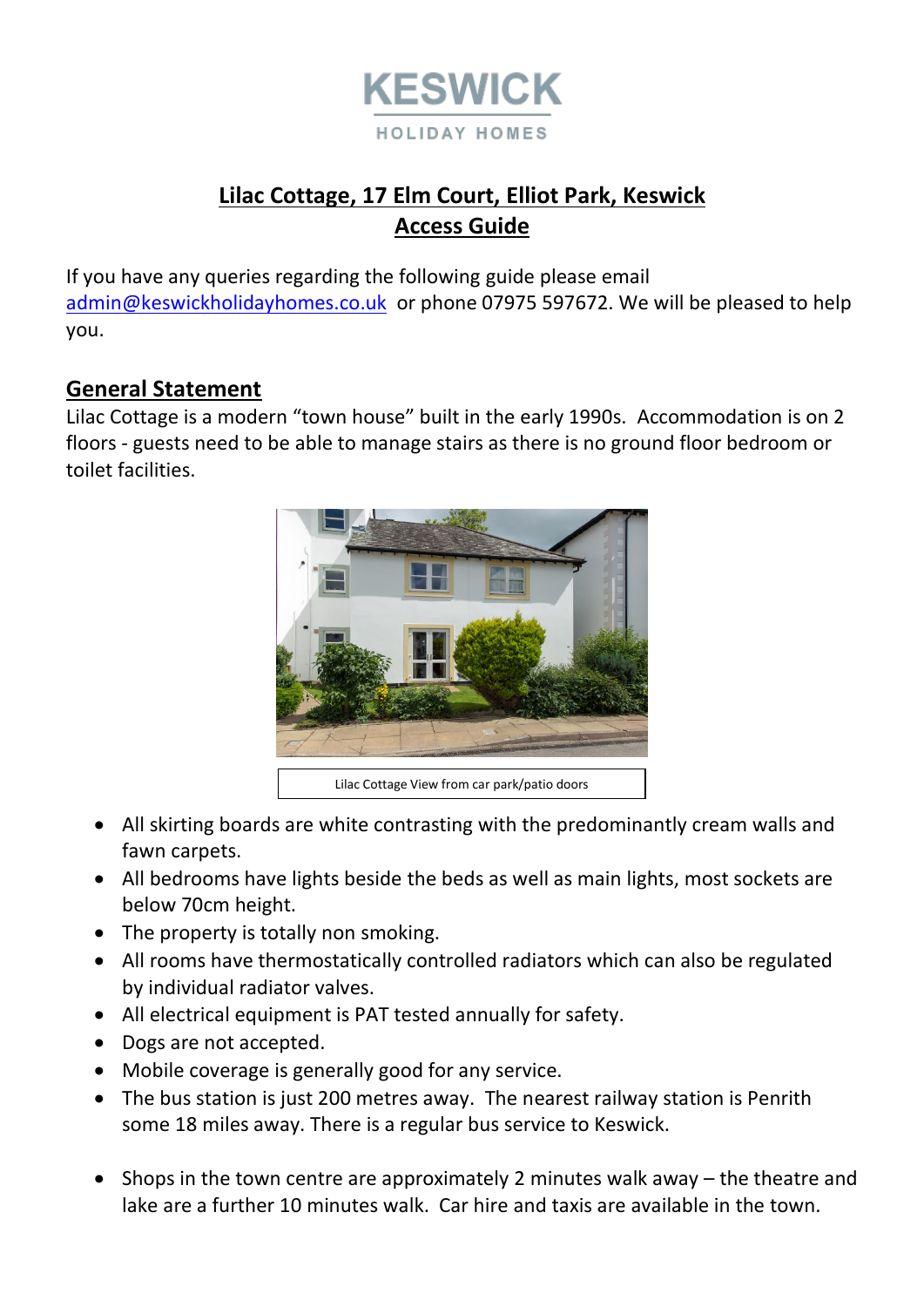

- There are RADAR toilets in the town in Central Car Park (6 minutes walk), on the old railway station, and at Lakeside by the Theatre by the Lake.
- Our information and all correspondence can be supplied in large print on request.
- No furnishings or bedding contain feathers for guests comfort.
- The property has smoke alarms which are checked regularly.
- There is a small patio at the rear of the property and fold up chairs are provided in the cupboard under the stairs.

#### **Car Park**

Space No 17 is 250cm wide and 5m long. The car park is tarmac and is level. There is a very small 2cm step onto a paved pathway 120cm wide which leads to Lilac Cottage.

## **Lilac Cottage Entrance**

Bell height 150cm; Key hole height 120cm Step 16cm high with a further lip 3cm, total depth 20cm Door 75cm wide

## **Stairway**

Carpeted on stairs with short pile carpet. Light switch height 127cm Thermostat height 148cm 13 stairs 20cm high, 25cm deep & 80cm wide Hand rail on right when ascending



## **Kitchen**

Floor covering laminate wood Work surfaces 90cm high, depth 60cm with sockets 33 cm higher than work surface. Table circular, height 75 cm, 4 chairs Free space in kitchen 250cm x 215cm with space to move furniture

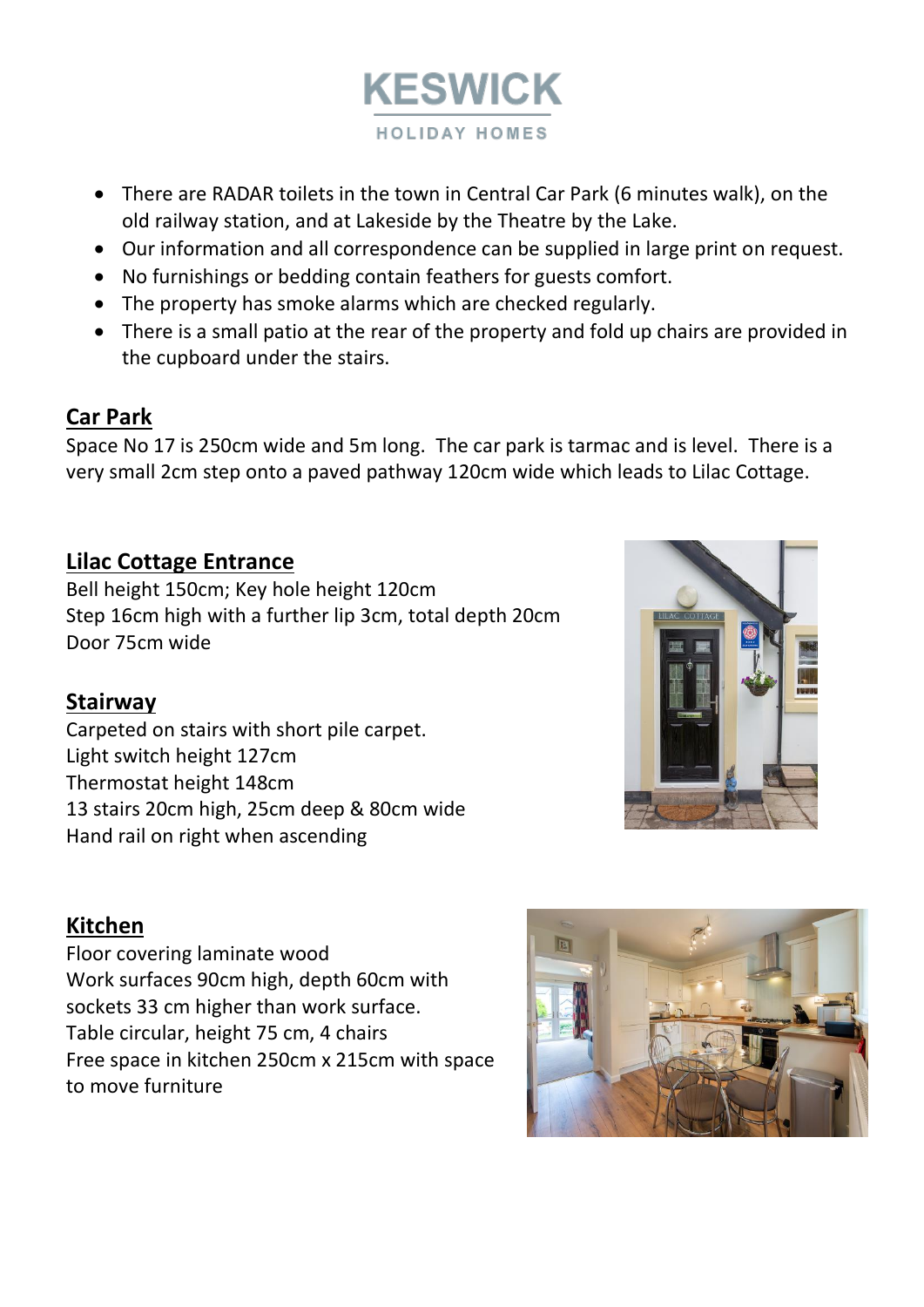

### **Lounge**

Door width 79cm 3 seater and 2 seater sofa, seat height 45cm, arm height 94cm Free space in room approximately 250cm square (with coffee table moved) Furniture can be moved to offer greater access when necessary. Coffee table – height?? Short pile fitted carpet throughout. Light switch 125cm high All sockets are 60cm high Remote control for TV & DVD 2 Patio Doors, one 74cm wide and one 67cm wide, step 10cm wide and 16cm high



#### **Landing**

1m x 2m free space

#### **Double Room**

Bed height 60cm. Free space to sides of bed 67cm x 56cm Free space at bed end 135cm x 260cm

#### **Bathroom** Door width 70cm Free space 1m x 110cm Light switch 144cm high Floor covering laminate wood flooring Toilet height 40cm Bath height 58cm with hand rails Shower over bath controls height 160cm